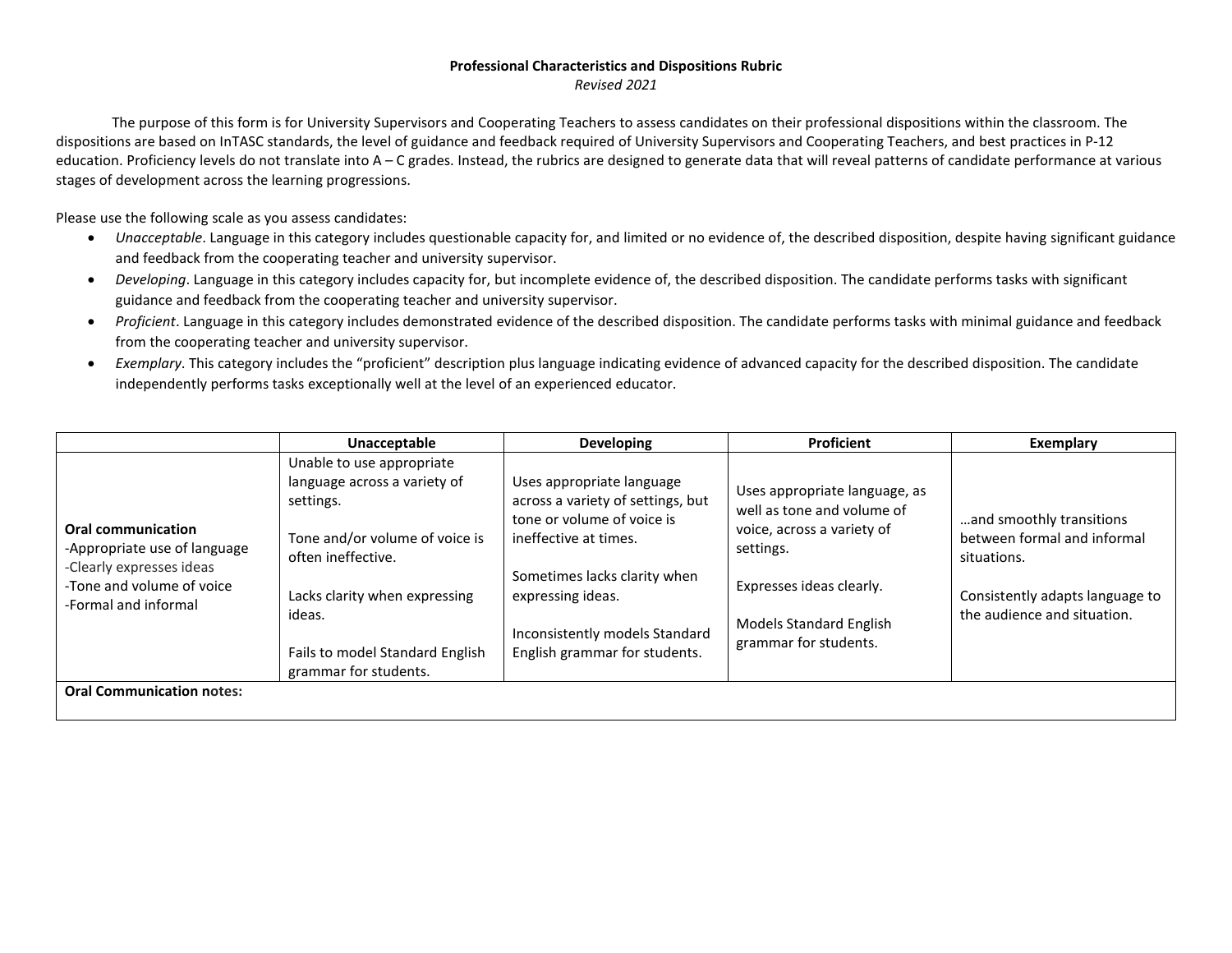| <b>Written Communication</b><br>-Appropriate (Professional,<br>formal/informal) and clear use<br>of language<br>-Effective in both handwritten<br>and electronic communication<br>-Professionally organized and<br>well-developed<br>-Error-free writing (e.g., spelling,<br>grammar, and mechanics)<br><b>Written Communication notes:</b> | Handwritten and electronic<br>communications frequently<br>include:<br>-confusing language and/or<br>unclear messaging<br>-poor organization and/or<br>incomplete development of<br>thoughts and ideas<br>-unprofessional or<br>informal/conversational<br>language<br>-errors that distract from<br>message content<br>Fails to model Standard English<br>grammar for students. | Handwritten and electronic<br>communications sometimes<br>include:<br>-confusing language and/or<br>unclear messaging<br>-poor organization and/or<br>incomplete development of<br>thoughts and ideas<br>-unprofessional language<br>-errors that distract from<br>message content<br>Frequently models Standard<br>English grammar for students.  | Handwritten and electronic<br>communications include:<br>- straightforward language that<br>conveys meaning<br>-organized, well-developed<br>thoughts and ideas<br>-appropriate and professional<br>language<br>-few, if any, errors<br><b>Models Standard English</b><br>grammar for students.                                                                                                                                                                    | and smoothly transitions<br>between formal and informal<br>correspondence.<br>Consistently adapts language to<br>the audience and situation.       |
|---------------------------------------------------------------------------------------------------------------------------------------------------------------------------------------------------------------------------------------------------------------------------------------------------------------------------------------------|----------------------------------------------------------------------------------------------------------------------------------------------------------------------------------------------------------------------------------------------------------------------------------------------------------------------------------------------------------------------------------|----------------------------------------------------------------------------------------------------------------------------------------------------------------------------------------------------------------------------------------------------------------------------------------------------------------------------------------------------|--------------------------------------------------------------------------------------------------------------------------------------------------------------------------------------------------------------------------------------------------------------------------------------------------------------------------------------------------------------------------------------------------------------------------------------------------------------------|----------------------------------------------------------------------------------------------------------------------------------------------------|
|                                                                                                                                                                                                                                                                                                                                             |                                                                                                                                                                                                                                                                                                                                                                                  |                                                                                                                                                                                                                                                                                                                                                    |                                                                                                                                                                                                                                                                                                                                                                                                                                                                    |                                                                                                                                                    |
| <b>Attendance and Punctuality</b><br>-Shows up and is on time or<br>early when required or expected<br>-Communicates effectively<br>when unable to attend or be<br>punctual<br><b>Attendance and Punctuality notes:</b>                                                                                                                     | Frequently misses or is late to<br>required activities.<br>Poor or no communication<br>about absences or tardiness.<br>Fails to prepare or share<br>materials in advance of planned<br>lessons, resulting in the CT<br>having to do unexpected tasks.                                                                                                                            | At times, is absent or late to<br>required activities and/or does<br>not provide acceptable excuses.<br>Communicates absences or<br>tardiness in a timely and<br>professional manner (e.g.,<br>emails or texts CT).<br>Is occasionally unprepared, or<br>fails to share materials, far<br>enough in advance to ensure<br>responsibilities are met. | Regularly attends and is<br>punctual to required activities.<br>Rarely misses, but provides<br>acceptable excuses.<br>Communicates absences or<br>tardiness in a timely and<br>professional manner (e.g., calls<br>CT, and/or follows up until<br>certain absence or tardiness is<br>confirmed).<br>Prepares and shares materials in<br>advance to ensure<br>responsibilities are met,<br>regardless as to whether<br>absence or tardiness is known or<br>unknown. | and proactively makes up for<br>any missed time or missed<br>responsibilities without<br>prompting.<br>Near-perfect attendance and<br>punctuality. |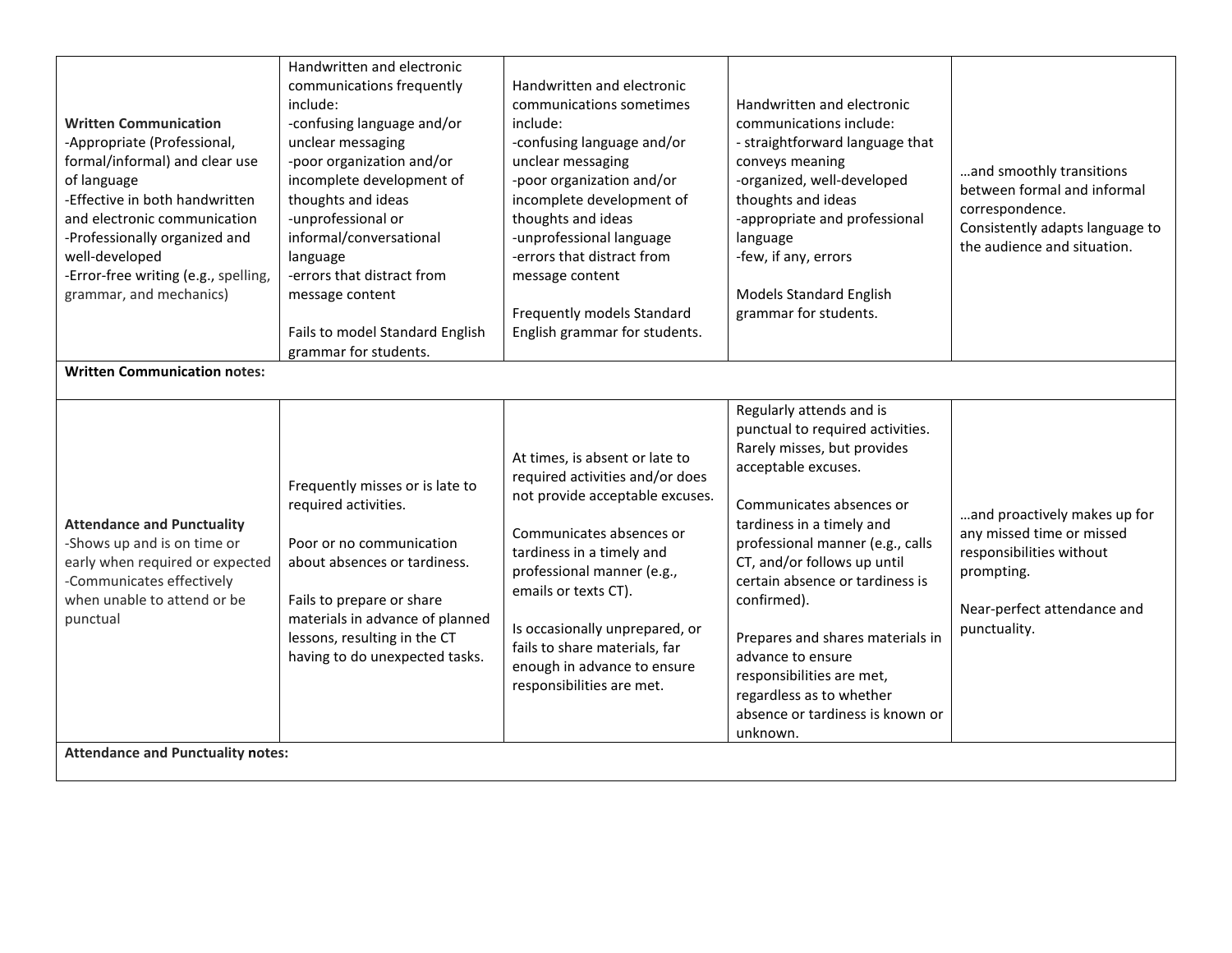| <b>Professional Presence</b><br>-Dress and overall appearance<br>-Digital presence (e.g. social<br>media)                                                                                                                           | There is a frequent pattern of<br>inappropriate dress, overall<br>appearance, social media<br>content (e.g., Snapchat,<br>Instagram, Facebook, etc.),<br>and/or other digital<br>representations (e.g., images,<br>comments, "likes").                                                                                          | Very rarely, dress, overall<br>appearance, social media (e.g.,<br>Snapchat, Instagram, Facebook,<br>etc.), and other digital<br>representations (e.g., images,<br>comments, "likes") lack<br>professionalism.                                                                                                                       | Dress, overall appearance, social<br>media (e.g., Snapchat,<br>Instagram, Facebook, etc.), and<br>other digital representations<br>(e.g., images, comments, "likes")<br>are befitting of a professional<br>educator.                                                                              | and both physical presence<br>and digital platforms are a<br>model for future and current<br>professional educators.                                                                                 |
|-------------------------------------------------------------------------------------------------------------------------------------------------------------------------------------------------------------------------------------|---------------------------------------------------------------------------------------------------------------------------------------------------------------------------------------------------------------------------------------------------------------------------------------------------------------------------------|-------------------------------------------------------------------------------------------------------------------------------------------------------------------------------------------------------------------------------------------------------------------------------------------------------------------------------------|---------------------------------------------------------------------------------------------------------------------------------------------------------------------------------------------------------------------------------------------------------------------------------------------------|------------------------------------------------------------------------------------------------------------------------------------------------------------------------------------------------------|
| <b>Professional Presence notes:</b>                                                                                                                                                                                                 |                                                                                                                                                                                                                                                                                                                                 |                                                                                                                                                                                                                                                                                                                                     |                                                                                                                                                                                                                                                                                                   |                                                                                                                                                                                                      |
| <b>Ability to Manage Workload</b><br>-Prioritizes tasks efficiently<br>-Manages time well<br>-Seeks help<br>-Uses available resources when<br>needed                                                                                | Has frequent issues maintaining<br>effective prioritization and time<br>management practices. Does<br>not request or readily accept<br>input on strategies for workload<br>management.<br>Fails to take advantage of<br>available resources.<br>Personal life is in constant<br>conflict with professional<br>responsibilities. | Occasionally, has issues<br>maintaining effective<br>prioritization or time<br>management practices. When<br>offered, accepts input on<br>strategies for workload<br>management.<br>Uses available resources, but<br>sometimes needs prompting.<br>At times, personal life is in<br>conflict with professional<br>responsibilities. | Prioritizes tasks and manages<br>time efficiently. Anticipates<br>challenges and proactively seeks<br>input on strategies for workload<br>management.<br>Uses available resources as<br>needed.<br>Balances personal and<br>professional responsibilities<br>effectively.                         | and effectively modifies<br>workload management<br>strategies, adapting to<br>unanticipated challenges (e.g.,<br>long-term schedule and location<br>changes, new school policies<br>and procedures). |
| <b>Ability to Manage Workload notes:</b>                                                                                                                                                                                            |                                                                                                                                                                                                                                                                                                                                 |                                                                                                                                                                                                                                                                                                                                     |                                                                                                                                                                                                                                                                                                   |                                                                                                                                                                                                      |
| Work habits / Commitment to<br><b>Excellence</b><br>-Maintains high standards for<br>professional and scholarly work<br>-Consistently focuses on<br>improving practice<br>-Self-motivated toward high-<br>quality performance goals | Fails to complete some assigned<br>professional and scholarly tasks,<br>misses key details, and appears<br>indifferent toward these<br>deficiencies.<br>No evidence that new<br>knowledge is being incorporated<br>into professional practice.<br>Appears uninterested in<br>developing or meeting<br>performance goals.        | Completes assigned professional<br>and scholarly tasks, but at times<br>misses key details.<br>Some evidence of incorporating<br>new learning into professional<br>practice.<br>Works to develop and meet<br>performance goals with some<br>prompting.                                                                              | Maintains high standards for<br>professional and scholarly work,<br>approaching every task with<br>appropriate effort and attention<br>to detail.<br>Incorporates new learning into<br>instructional practice and<br>subsequent work.<br>Self-motivated to develop and<br>meet performance goals. | and seeks out best practices<br>for professional work when<br>setting performance goals.                                                                                                             |
| Work habits / Commitment to Excellence notes:                                                                                                                                                                                       |                                                                                                                                                                                                                                                                                                                                 |                                                                                                                                                                                                                                                                                                                                     |                                                                                                                                                                                                                                                                                                   |                                                                                                                                                                                                      |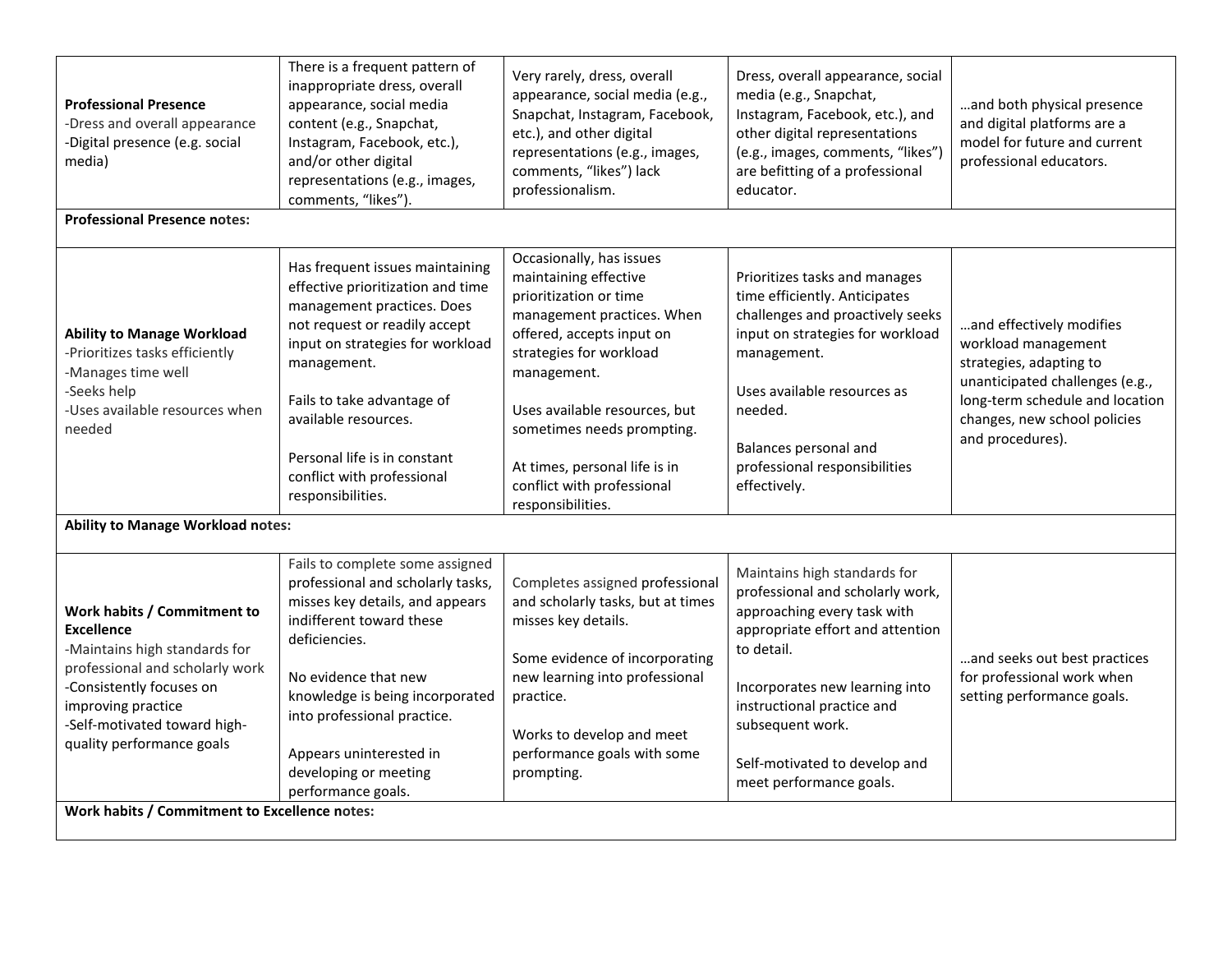| <b>Critical Thinking</b><br>-Shows the ability to interpret,<br>analyze, and explain effectively<br>-Uses good judgement and<br>reason<br>-Fair and equitable decision-<br>making across a variety of<br>situations                                     | Does not fully questions,<br>analyzes, interprets, explains,<br>and evaluates.<br>Does not practice effective<br>judgement or reasoning.<br>Does not make fair or equitable<br>decisions.                                                                                                                                       | Often questions, analyzes,<br>interprets, explains, and<br>evaluates.<br>Judgement and reasoning are<br>sometimes underdeveloped.<br>Occasionally makes decisions<br>without full consideration of<br>fairness or equity.                                                                                  | Thoughtfully questions,<br>analyzes, interprets, explains,<br>and evaluates.<br>Uses effective and appropriate<br>judgement and reasoning.<br>Demonstrates fair and equitable<br>practices in decision-making.                                                                  | and anticipates and prepares<br>well thought out strategies to<br>best address imminent<br>challenges and opportunities.                           |
|---------------------------------------------------------------------------------------------------------------------------------------------------------------------------------------------------------------------------------------------------------|---------------------------------------------------------------------------------------------------------------------------------------------------------------------------------------------------------------------------------------------------------------------------------------------------------------------------------|------------------------------------------------------------------------------------------------------------------------------------------------------------------------------------------------------------------------------------------------------------------------------------------------------------|---------------------------------------------------------------------------------------------------------------------------------------------------------------------------------------------------------------------------------------------------------------------------------|----------------------------------------------------------------------------------------------------------------------------------------------------|
| <b>Critical Thinking notes:</b>                                                                                                                                                                                                                         |                                                                                                                                                                                                                                                                                                                                 |                                                                                                                                                                                                                                                                                                            |                                                                                                                                                                                                                                                                                 |                                                                                                                                                    |
| <b>Initiative to Learn</b><br>-Interested in learning new<br>things<br>-Applies new learning<br>contextually<br>-Finds answers when unclear                                                                                                             | Is not creative, resourceful or<br>self-directed.<br>Uninterested in seeking out new<br>information/content knowledge.<br>Frequently acts without asking<br>questions or seeking answers.                                                                                                                                       | Shows frequent, but<br>inconsistent evidence of<br>creativity, resourcefulness<br>and/or self-direction.<br>Seeks out new<br>information/content knowledge,<br>and applies it contextually when<br>prompted to do so.<br>Asks questions frequently,<br>sometimes without<br>independently seeking answers. | Creative, resourceful and self-<br>directed.<br>Independently seeks out new<br>information/content knowledge,<br>and applies it contextually.<br>Asks measured questions, and<br>seeks answers whenever<br>unclear.                                                             | and is adept at reflecting on<br>new learning from multiple<br>perspectives, in particular those<br>different from own.                            |
| Initiative to Learn notes:                                                                                                                                                                                                                              |                                                                                                                                                                                                                                                                                                                                 |                                                                                                                                                                                                                                                                                                            |                                                                                                                                                                                                                                                                                 |                                                                                                                                                    |
| <b>Social Emotional Learning</b><br><b>Competencies</b><br>-Cognitively, emotionally, and<br>self-aware<br>-Reflective about how personal<br>challenges could impact<br>instruction<br>-Shows an ability to develop and<br>sustain self-care strategies | Consistently fails to regulate<br>emotions and thoughts.<br>Is uninterested in, or unaware of<br>need for, self-care strategies.<br>Reluctant to seek or accept<br>support, or does so at highly<br>inappropriate times.<br>Lacks awareness or resistant in<br>attending to emotional needs<br>such that planning, preparation, | Attempts to regulate emotions<br>and thoughts.<br>Implements self-care strategies<br>when prompted to do so.<br>Occasionally seeks support at<br>inappropriate times.<br>Attends to emotional needs, but<br>planning, preparation, teaching,<br>and learning are be impacted at                            | Regulates emotions and<br>thoughts.<br>Implements self-care strategies.<br>Seeks support at appropriate<br>times (e.g., does not leave<br>classroom at inappropriate<br>times).<br>Attends to emotional needs<br>such that planning, preparation,<br>teaching, and learning are | and anticipates when thoughts<br>or emotions could become<br>challenging, developing<br>effective strategies to mitigate<br>impact on instruction. |
| <b>Social Emotional Learning Competencies notes:</b>                                                                                                                                                                                                    | teaching, and learning are<br>negatively impacted.                                                                                                                                                                                                                                                                              | times.                                                                                                                                                                                                                                                                                                     | minimally impacted.                                                                                                                                                                                                                                                             |                                                                                                                                                    |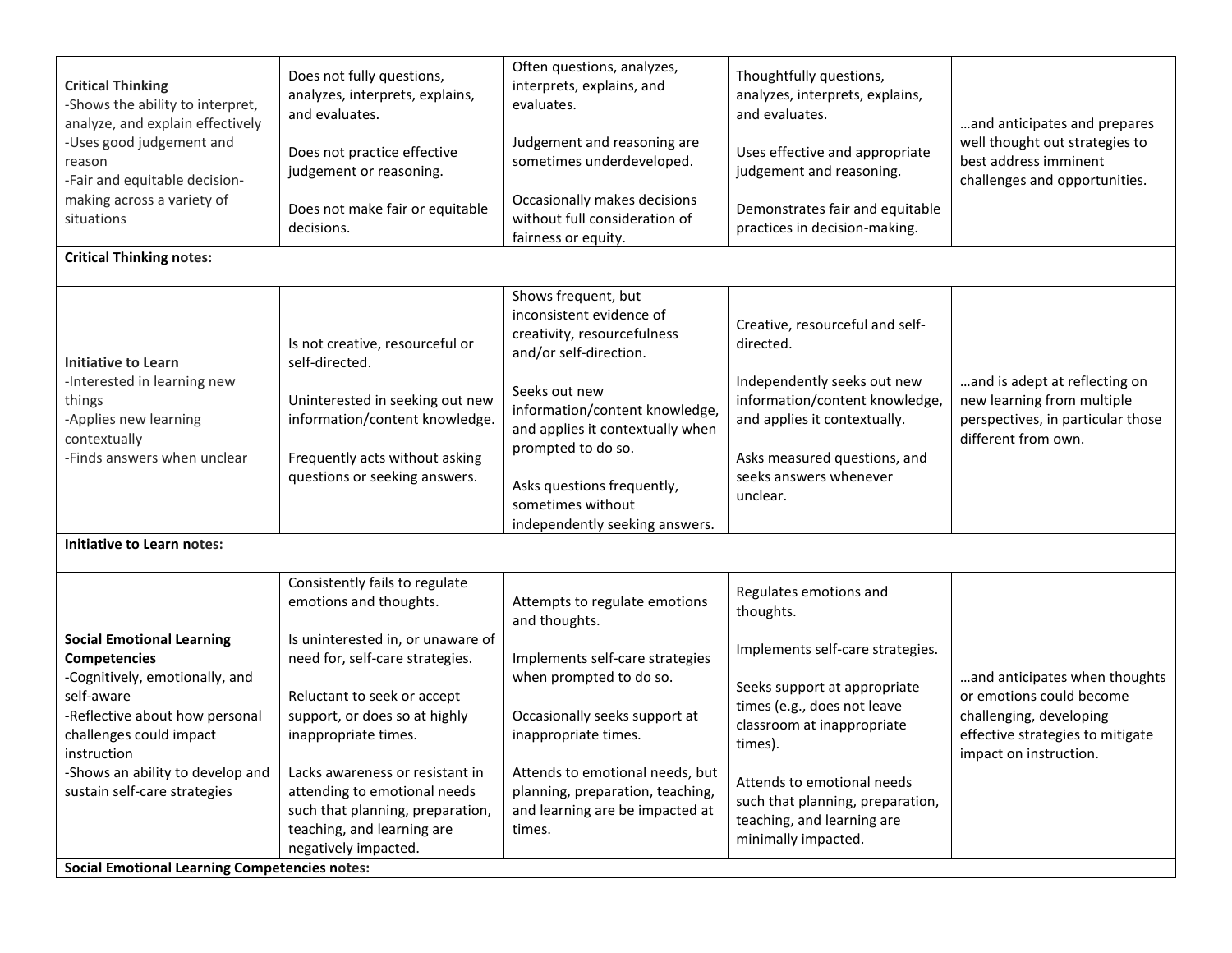| <b>Engagement in the Learning</b><br><b>Environment</b><br>-Well-prepared<br>-Intentionally and positively<br>engages in any and all activities<br>-Willingness and ability to<br>contribute                           | At times, appears disengaged in<br>classroom activities and with<br>students and school personnel.<br>Is frequently unprepared and<br>responds poorly during<br>unanticipated situations.                                                                                             | Positively contributes to<br>classroom activities and engages<br>students and school personnel,<br>though sometimes needs<br>prompting.<br>Is mostly prepared and adapts<br>to unanticipated situations<br>when coached to do so.                                                                                                                                            | Proactively and positively<br>contributes to all classroom<br>activities and intentionally<br>engages students and school<br>personnel.<br>Is always prepared and<br>consistently adapts to<br>unanticipated situations.                                               | and takes initiative to<br>reinforce learning and<br>development beyond baseline<br>expectations (e.g., volunteers<br>for school-wide activities, adds<br>value to basic lesson plans,<br>offers own expertise in school<br>community) |
|------------------------------------------------------------------------------------------------------------------------------------------------------------------------------------------------------------------------|---------------------------------------------------------------------------------------------------------------------------------------------------------------------------------------------------------------------------------------------------------------------------------------|------------------------------------------------------------------------------------------------------------------------------------------------------------------------------------------------------------------------------------------------------------------------------------------------------------------------------------------------------------------------------|------------------------------------------------------------------------------------------------------------------------------------------------------------------------------------------------------------------------------------------------------------------------|----------------------------------------------------------------------------------------------------------------------------------------------------------------------------------------------------------------------------------------|
| <b>Engagement in the Learning Environment notes:</b>                                                                                                                                                                   |                                                                                                                                                                                                                                                                                       |                                                                                                                                                                                                                                                                                                                                                                              |                                                                                                                                                                                                                                                                        |                                                                                                                                                                                                                                        |
| <b>Collaboration</b><br>-Works and shares<br>responsibilities well with all<br>stakeholders regardless of the<br>context<br>-Is willing and able to switch<br>seamlessly among roles as<br>needed                      | Is unwilling to collaborate<br>during group/team efforts to<br>support the learner, families,<br>colleagues, or other school<br>professionals.<br>Is often not engaged during<br>collaborative work.                                                                                  | Frequently collaborates, but<br>sometimes works independently<br>during group/team efforts to<br>support the learner, families,<br>colleagues, or other school<br>professionals.<br>Typically serves in the same<br>role(s) during collaborative<br>work                                                                                                                     | Collaborates during group/team<br>efforts to support the learner,<br>families, colleagues, or other<br>school professionals.<br>Seamlessly switches among<br>roles during collaborative (e.g.,<br>facilitating, assisting, etc.) as<br>needed and without prompting.   | and when the opportunity<br>presents itself, successfully<br>takes on facilitation and<br>leadership roles effectively, and<br>in ways that contribute to<br>learner success.                                                          |
| <b>Collaboration notes:</b>                                                                                                                                                                                            |                                                                                                                                                                                                                                                                                       |                                                                                                                                                                                                                                                                                                                                                                              |                                                                                                                                                                                                                                                                        |                                                                                                                                                                                                                                        |
| <b>Respect for others</b><br>-Shows concern for others,<br>including consideration of<br>beliefs and customs different<br>from one's own<br>-Acts in the best interests of<br>others<br>-Managing conflict effectively | Acts in the best interests of self<br>over others.<br>Is frequently unable to maintain<br>self-control during interactions.<br>Handle conflicts poorly, leading<br>to negative relationships and<br>amplified conflict.<br>Uninterested in beliefs and<br>customs different from own. | Attempts to act in the best<br>interests of others, but<br>sometimes neglects to consider<br>perspective other than own.<br>Occasionally lacks self-control<br>during interactions.<br>Focuses on conflict resolution,<br>sometimes missing<br>opportunities to understand<br>other perspectives.<br>Demonstrates awareness of<br>beliefs and customs different<br>from own. | Acts in the best interests of<br>others without compromising<br>self.<br>Demonstrates self-control<br>during interactions.<br>Uses conflict as an opportunity<br>to understand and seek<br>productive resolution.<br>Values beliefs and customs<br>different from own. | and is skillful at modifying<br>language and behaviors to meet<br>individual and group needs<br>across a variety of interactions<br>and scenarios.                                                                                     |
| <b>Respect for others notes:</b>                                                                                                                                                                                       |                                                                                                                                                                                                                                                                                       |                                                                                                                                                                                                                                                                                                                                                                              |                                                                                                                                                                                                                                                                        |                                                                                                                                                                                                                                        |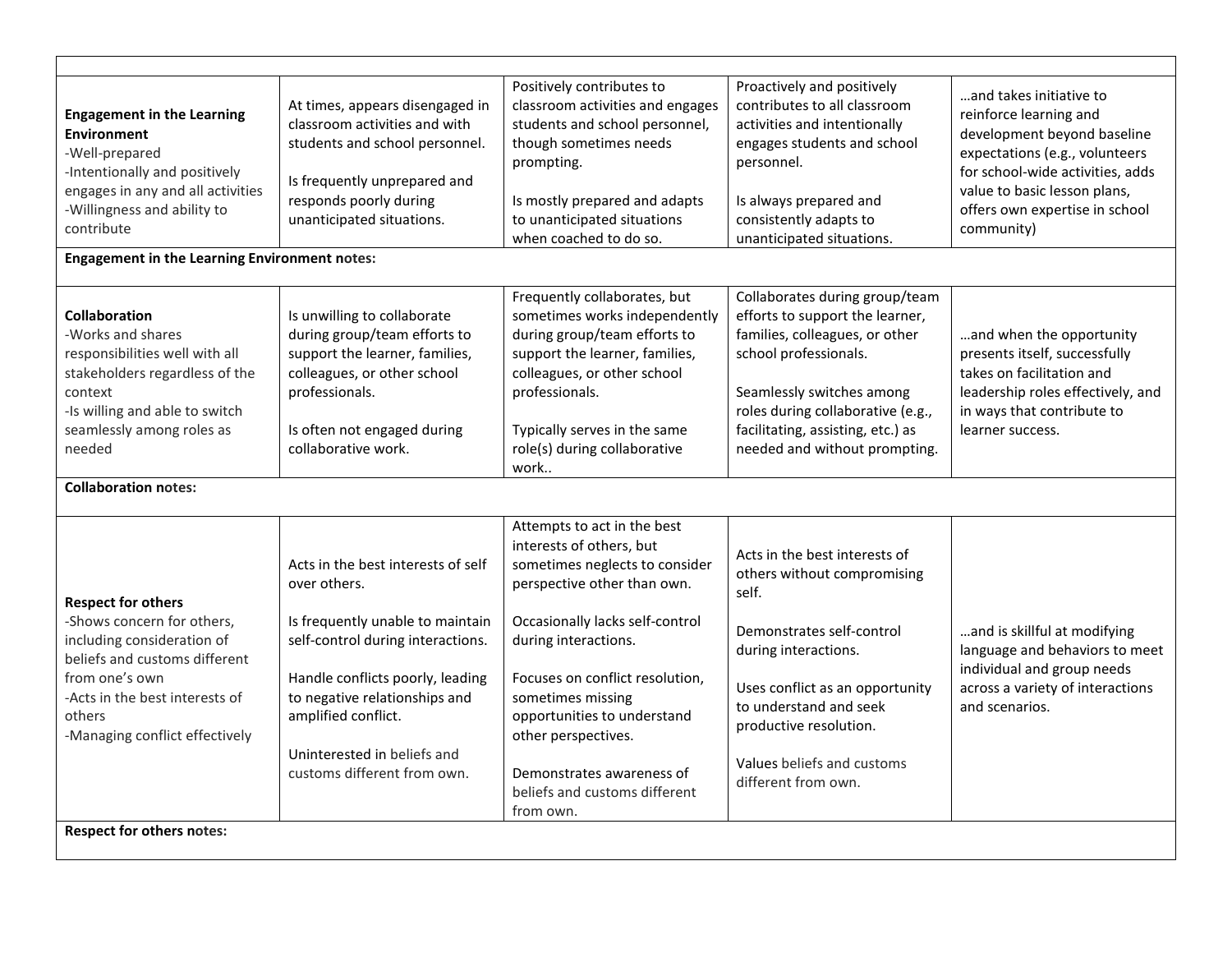|                                                                                                                                                                                                                                      |                                                                                                                                                                                                                                                                                                                                                                             |                                                                                                                                                                                                                                                                                                                                                                                                                                              | Supports DEI efforts and                                                                                                                                                                                                                                                                                                                                                                                                                                                           |                                                                                                                                                                                                                     |
|--------------------------------------------------------------------------------------------------------------------------------------------------------------------------------------------------------------------------------------|-----------------------------------------------------------------------------------------------------------------------------------------------------------------------------------------------------------------------------------------------------------------------------------------------------------------------------------------------------------------------------|----------------------------------------------------------------------------------------------------------------------------------------------------------------------------------------------------------------------------------------------------------------------------------------------------------------------------------------------------------------------------------------------------------------------------------------------|------------------------------------------------------------------------------------------------------------------------------------------------------------------------------------------------------------------------------------------------------------------------------------------------------------------------------------------------------------------------------------------------------------------------------------------------------------------------------------|---------------------------------------------------------------------------------------------------------------------------------------------------------------------------------------------------------------------|
| <b>Commitment to Diversity and</b><br>Equity<br>-Consistently supports Diversity,<br>Equity, and Inclusion (DEI)<br>efforts and practices<br>-Considers multiple perspectives<br>-Reflects on own identities,<br>beliefs, and biases | Resists or is unsupportive of DEI<br>efforts and practices.<br>Unaware of how own identities,<br>beliefs, and biases may<br>influence their work as a<br>professional educator.<br>Does not consider multiple<br>perspectives during classroom<br>activities.<br>Does not consider accessible<br>and inclusive instructional<br>strategies in both planning and<br>lessons. | Supports DEI efforts and<br>practices with coaching.<br>When prompted to do so,<br>reflects upon how own<br>identities, beliefs, and biases<br>may influence their work as a<br>professional educator.<br>Allows for multiple perspectives<br>during classroom activities.<br>Occasionally plans for accessible<br>and inclusive instructional<br>strategies, but frequently misses<br>opportunities to incorporate<br>them into the lesson. | practices.<br>Consistently reflects upon own<br>identities, beliefs, and biases,<br>and can articulate how these<br>may influence their work as a<br>professional educator.<br>Encourages multiple<br>perspectives during classroom<br>activities.<br>Incorporates accessible and<br>inclusive instructional strategies<br>during lesson (e.g., universal<br>examples, awareness of<br>sensitive topics/triggers,<br>prepared to facilitate difficult<br>dialogue as appropriate). | and pursues DEI learning and<br>engagement beyond being<br>involved at the classroom level<br>(e.g., DEI-related professional<br>development opportunities,<br>intentional conversations with<br>school personnel). |
| <b>Commitment to DEI notes:</b>                                                                                                                                                                                                      |                                                                                                                                                                                                                                                                                                                                                                             |                                                                                                                                                                                                                                                                                                                                                                                                                                              |                                                                                                                                                                                                                                                                                                                                                                                                                                                                                    |                                                                                                                                                                                                                     |
| <b>Attitude toward Learners</b><br>-Values all learners<br>-Provides opportunities for<br>unique, individualized learning<br>experiences<br>-Motivates students to learn                                                             | Inattentive to developing<br>teacher-learner relationships<br>with students.<br>Follows prescriptive learning<br>design, generalized to all<br>students.<br>Does not attempt to motivate<br>students to learn.                                                                                                                                                              | Maintains positive, teacher-<br>learner relationships with most<br>students.<br>Creates learning opportunities<br>that are designed to meet the<br>learning needs of most<br>students.<br>Demonstrates an interest in<br>motivating students to learn,<br>but sometimes has trouble<br>doing so.                                                                                                                                             | Maintains positive, teacher-<br>learner relationships with all<br>students.<br><b>Ensures that learning</b><br>opportunities are individualized<br>in response to students' learning<br>needs.<br>Articulates a strong belief that<br>all students can learn and<br>demonstrates knowledge and<br>skills in motivating students to<br>learn.                                                                                                                                       | and is able to effectively adapt<br>instructional and motivational<br>strategies when new challenges<br>arise.                                                                                                      |
| <b>Attitude toward Learners notes:</b>                                                                                                                                                                                               |                                                                                                                                                                                                                                                                                                                                                                             |                                                                                                                                                                                                                                                                                                                                                                                                                                              |                                                                                                                                                                                                                                                                                                                                                                                                                                                                                    |                                                                                                                                                                                                                     |